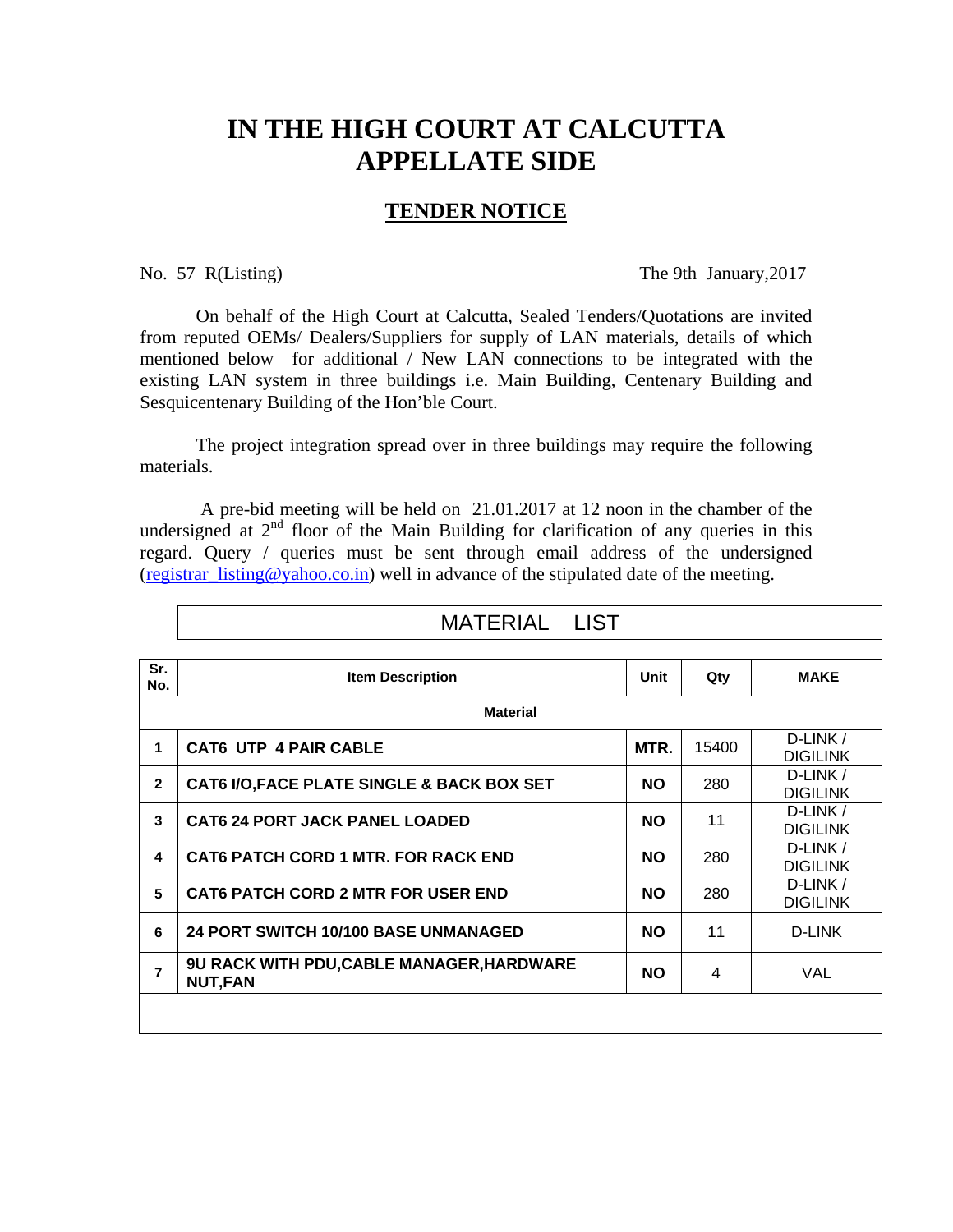|    | <b>SERVICE</b>                                                                                                                                   |           |       |  |  |  |
|----|--------------------------------------------------------------------------------------------------------------------------------------------------|-----------|-------|--|--|--|
| 8  | <b>CABLE LAYING WITH PVC CONDUIT / CASSING AND</b><br><b>LAYING ACCESSORIES (such as</b><br>pipe, cassing, flexible, shaddle, screw, gutkha etc) | MTR.      | 15400 |  |  |  |
| 9  | I/O CONNECTOR PUNCHING, BACK BOX, FACE PLATE<br><b>FIXING.</b>                                                                                   | <b>NO</b> | 280   |  |  |  |
| 10 | <b>24 PORT PANEL PUNCHING</b>                                                                                                                    | <b>NO</b> | 11    |  |  |  |
| 11 | <b>24 PORT SWITCH INSTALLATION</b>                                                                                                               | <b>NO</b> | 11    |  |  |  |
| 12 | <b>EXISTING RACK, NEW RACK DRESSING WITH PROPER</b><br><b>MARKING</b>                                                                            | <b>NO</b> | 15    |  |  |  |

## **Terms & Conditions**

- 1. Quotations should be submitted in the office of the Deputy Registrar(Computer), High Court, Calcutta, at the 2<sup>nd</sup> floor of the High Court Main Building on or before 03.02.2017 between 11.30 am and 3.30 pm on any working day and should be properly signed and stamped. The Hon'ble Court will not take any responsibility for delay, loss or non-receipt of quotations sent by post. The sealed tender will be opened on 04.02.2017 at 3.30 pm in presence of the intending bidders or their authorized representatives in the above mentioned place.
- 2. Quotations should be submitted in sealed envelope with 57 R(Listing) superscribed in it.
- 3. Rates should be quoted indicating price / unit and should be inclusive of all additional charges.
- 4. Suppliers are instructed to mention PAN no. in the quotation and copies of trade license and / or PAN etc. is to be submitted as and when to be asked.
- 5. Conditional quotations will not be considered.
- 6. Willing suppliers submitting quotations should specify the address of its office and its Phone / Mobile no. for the purpose of quick communication in the event of urgency.
- 7. The reputed firms who are engaged in the supply of desktop and its accessories and who have executed such commercial orders are eligible to participate in the tender. Documentary evidence in support of the said eligibility criteria must be furnished along with the tender.